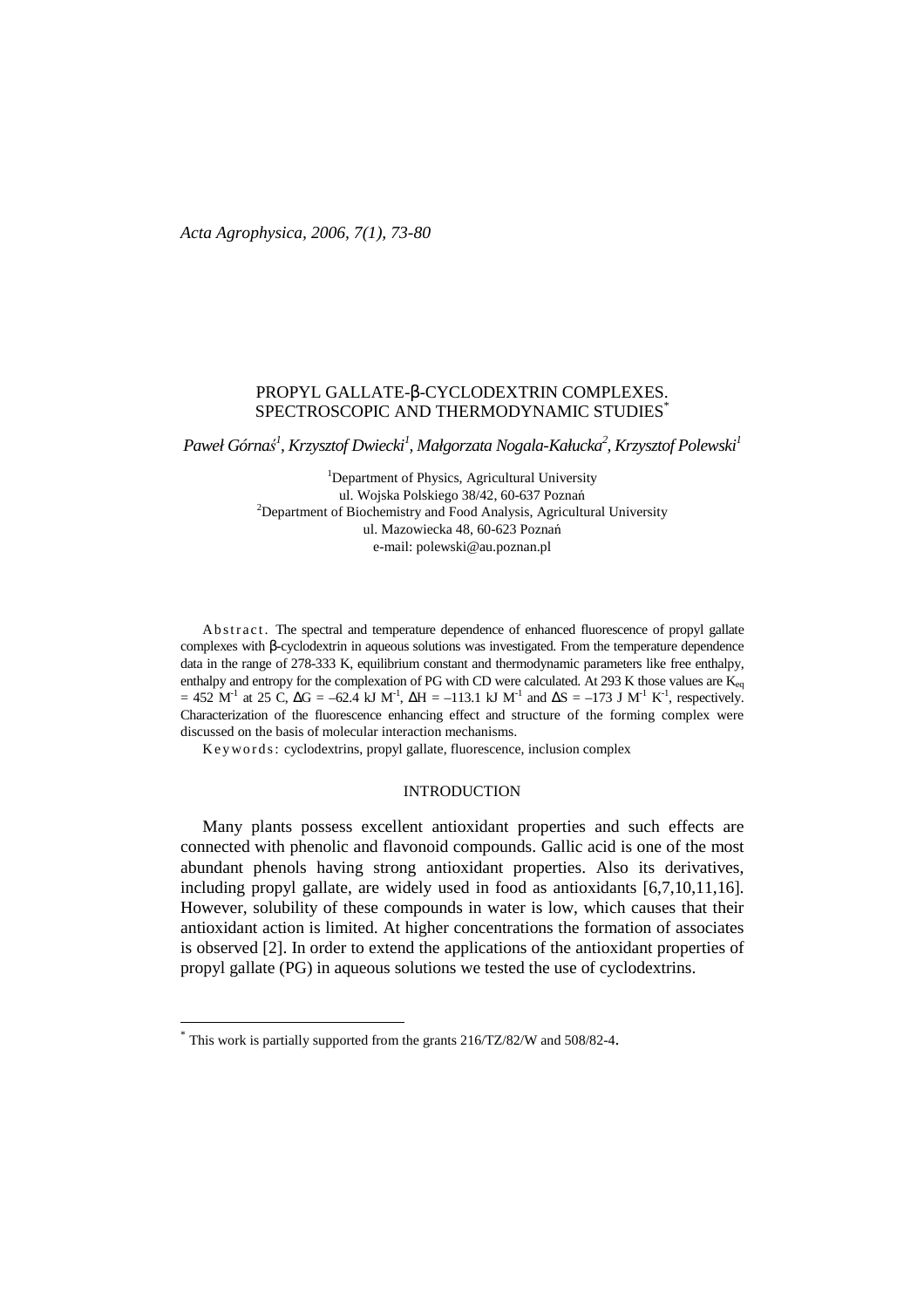Enzyme-modified starch derivatives composed of six, seven or eight glucopyranose units are called α-, β- or γ-cyclodextrins (CD), respectively. The main interest in CD lies in their ability to form inclusion complexes with different types of compounds. Its molecular structure creates a molecule with a hydrophilic exterior, soluble in water, and hydrophobic interior where appropriate compounds may be accommodated. This leads to the formation of so called host-guest or inclusion complexes. An entrapped molecule mostly exhibits different physico-chemical properties compared to its free state. All toxicity studies have shown that orally administered CD is practically non-toxic [5]. CDs are widely used in foods, mainly as carriers of flavour or colorants [13,14], as additives reducing cholesterol in low cholesterol butter, or as emulsifiers for chocolate [1,3,4,8,9,12,15].

In this work we investigate the spectral and temperature dependence of the enhanced fluorescence of propyl gallate complexes with β-cyclodextrin in aqueous solutions. From the temperature dependence data in the range of 278-333 K, equilibrium constant and thermodynamic parameters for the complexation of PG with CD were calculated. The obtained results were used to characterize the fluorescence enhancing effect of CD in terms of the molecular mechanism of complex formation with PG.

## MATERIALS AND METHODS

Methyl, ethyl and propyl gallate, purum >98% (HPLC) were obtained from Fluka, α,β,γ-cyclodextrins were obtained from Aldrich. Doubly distilled water was used as solvent, Stock solutions of gallate derivatives in double distilled water at 1 mM concentration were stored at 25°C. Stock solutions of cyclodextrins were prepared at concentration of 10 mM. Before measurements the solution was stirred and equilibrated at 298 K for 60 min.

Absorption spectra were taken in 1 cm quartz cuvette, fluorescence data were obtained using Shimadzu RF 5000 PC spectrofluorimeter with thermostaticcontrolled cell compartment.

### RESULTS AND DISCUSSION

The absorption spectra of PG in β-CD show some minor changes compared to those in water. A slight blue shift by 2-3 nm and a small decrease (10%) in the molar absorption coefficient is observed upon the addition of CD to the solution. The existence of isosbestic point at 292 nm indicates the equilibrium between free, monomeric and complexed PG what suggests 1:1 stoichiometry for the formed complex. In order to confirm the formation of complexes and to distinguish between spectral modification produced by interactions between PG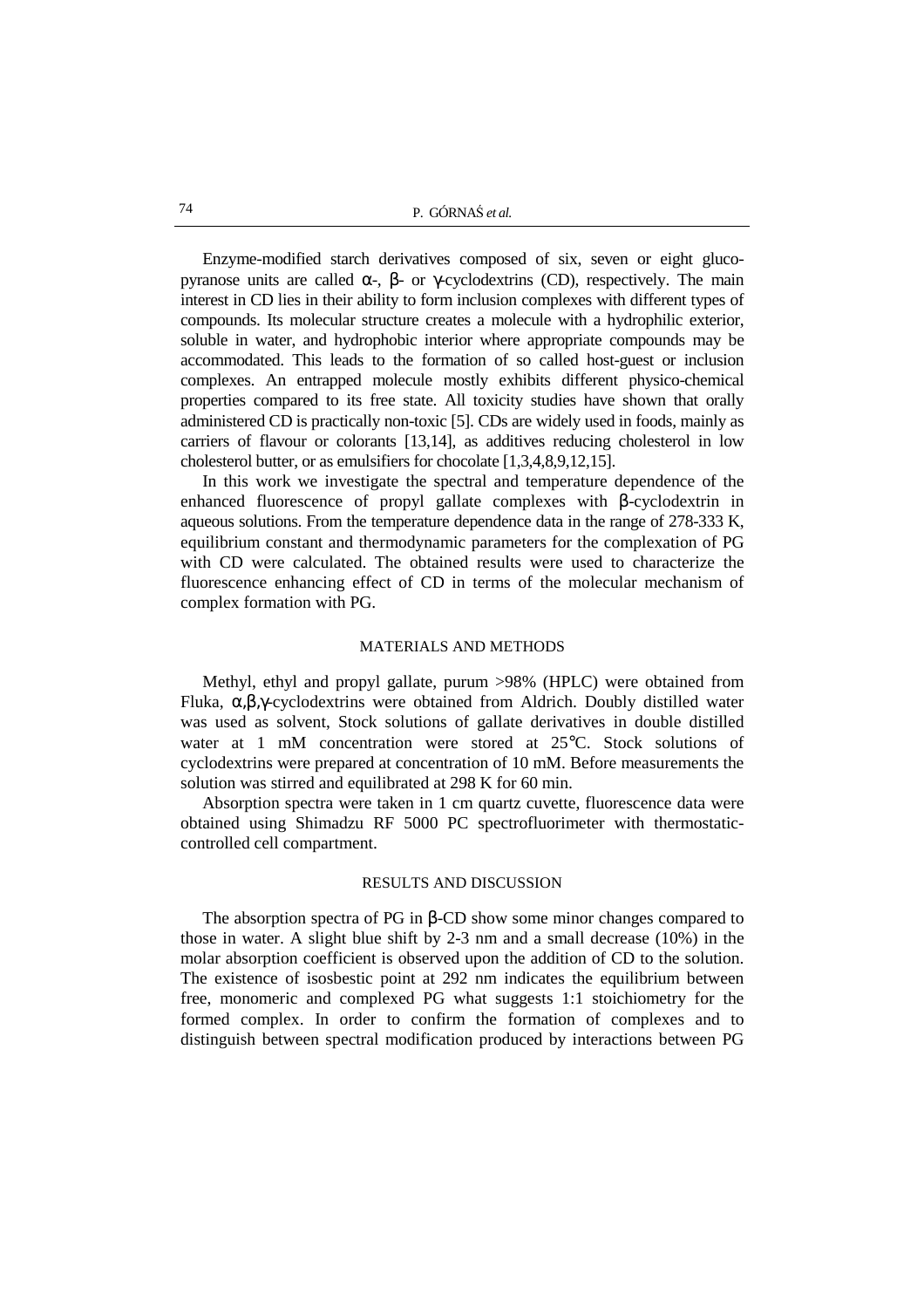and glycozydic units or changes in solvent properties arising from the added CD the same set of experiments were carried out in the presence of  $D - (+)$ -glucose. Comparable amount of  $D$ –(+)-glucose caused only a barely observable shift in the absorption maximum, by about 1 nm, whereas the fluorescence was not influenced at all. Those results are good indications that the spectral changes observed in the presence of PG and CD arise from the complex formation between those two components.

Due to the fact that gallic acid and its derivatives exhibit fluorescence, we applied this property to estimate the interactions between  $\alpha$ -,  $\beta$ - and γ-cyclodextrins and gallate derivatives. In water the fluorescence of gallate derivatives is low, whereas in organic solvents with lower dielectric constant the fluorescence intensity increases significantly (2-3 times) compared to water [2]. One may expect that when gallate forms an inclusion complex with hydrophobic interior of cyclodextrin, the fluorescence intensity should increase. The results presented in Figure 1 indicate that the most significant increase was observed for methyl gallate in α-cyclodextrin and for propyl gallate in β-cyclodextrin. For the other combinations of gallates with  $\alpha$ -,  $\beta$ - and γ-cyclodextrins the observed fluorescence was 4-5 times lower. These data indicate that complex formation is observed in two cases. First, when methyl gallate fits the  $\alpha$ -cyclodextrin cavity with estimated diameter of about 5 A. Second, for propyl gallate with β-cyclodextrin with diameter of 6.5 A. The fact that ethyl gallate does not fit into those three cyclodextrins shows the importance of the dimensional relations during inclusion complex formation. The above experiments showed that PG in the presence of β-cyclodextrin forms inclusion complexes and, from the fact that propyl gallate is widely used in food as an antioxidant, our further investigations regarding the thermodynamic properties of such complexes were performed on this system.

Figure 2 presents the fluorescence changes of 100  $\mu$ M PG at different concentrations of CD measured at different temperatures. One of the important physicochemical parameters which describe the inclusion complex is equilibrium constant  $K_{eq}$  or dissociation constant  $K_d$ . In order to calculate  $K_{eq}$ , given by formula 1, we applied the fluorescence changes observed during titration with β-cyclodextrin. From the obtained graph the equilibrium constant  $K_{eq}$  was calculated.

$$
K_{eq} = [PG-CD] / \{ [PG] [CD] \}
$$
 (1)

To retrieve information regarding stoichiometry and binding strength the data has been transferred to Benesi-Hildebrandt plots. The obtained linear plot confirms 1:1 association complex formation between PG and CD. The equilibrium constants at different temperatures, estimated using the linear regression analysis method, are listed in Table 1.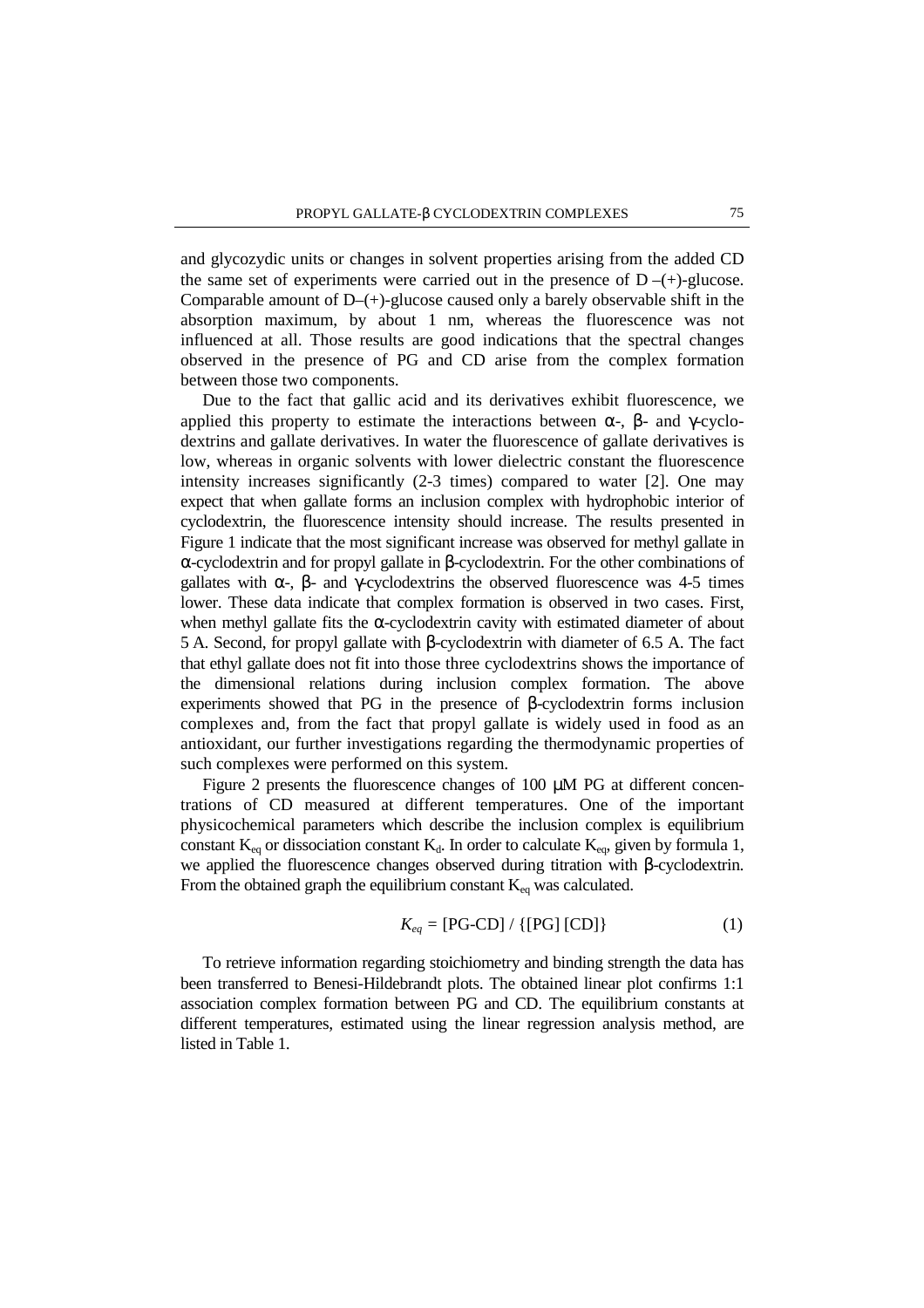

**Fig. 1.** Fluorescence maxima of gallates in the presence of  $\alpha$ -, β- and γ-cyclodextrins. Curves assignment: **1** 50 µM PG + α−CD; **2** 50 µM PG + β−CD; **3** 50 µM + γ−CD; **4** 100 µM PG + α−CD; 100 µM PG + β−CD; **6** 100 µM PG + γ−CD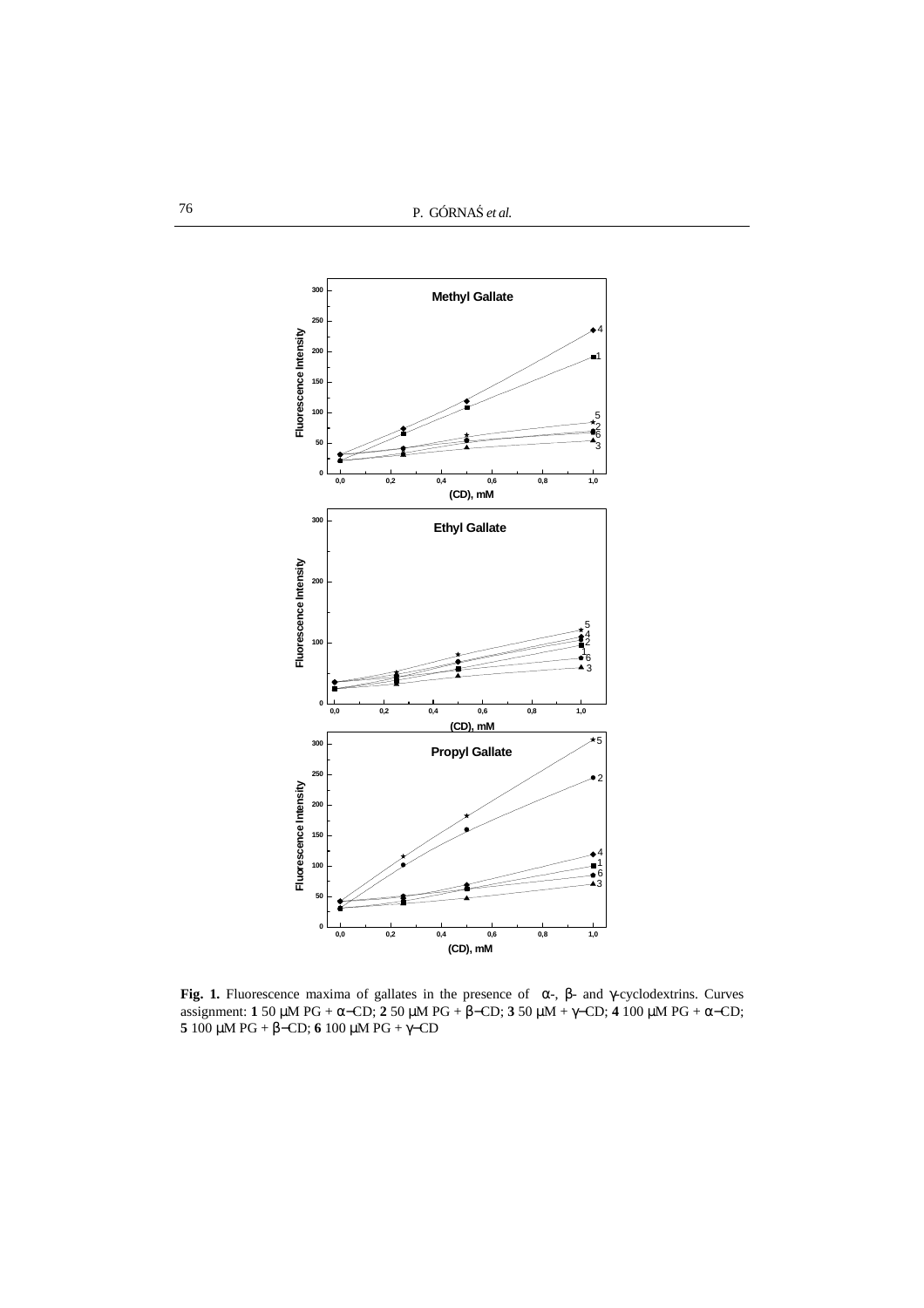

**Fig. 2.** Fluorescence maximum intensity changes of 100 µM PG measured at different concentrations of α-CD at different temperatures. Curves assignment: **1** – 333 K, **2** – 323 K, **3** – 313 K, **4 –**303 K, **5** – 293 K, **6** – 283 K, **7 –** 278 K

**Table 1.** Thermodynamic parameters of PG-CD complex, equilibrium constant  $K_{eq}$  (M<sup>-1</sup>), enthalpy  $\Delta H$  (kJ M<sup>-1</sup>), free enthalpy  $\Delta G$  (kJ M<sup>-1</sup>) and entropy  $\Delta S$  (J K<sup>-1</sup>)

| Temp. $(K)$ | $K(M^{-1})$ | $\Delta H$ (kJ $M^{-1}$ ) | $\Delta G$ (kJ $M^{-1}$ ) | $\Delta S$ (J M <sup>-1</sup> K <sup>-1</sup> ) |
|-------------|-------------|---------------------------|---------------------------|-------------------------------------------------|
| 278         | 832.9       | $-121.1$                  | $-64.9$                   | $-202.8$                                        |
| 283         | 669.6       | $-119.4$                  | $-64.1$                   | $-196.0$                                        |
| 293         | 452,6       | $-113.1$                  | $-62.4$                   | $-173.0$                                        |
| 303         | 336,4       | $-103.9$                  | $-61.2$                   | $-139.5$                                        |
| 313         | 249,3       | $-98.9$                   | $-59.9$                   | $-124.4$                                        |
| 323         | 185,6       | $-91.8$                   | $-58.7$                   | $-100.1$                                        |
| 333         | 152,1       | $-74.6$                   | $-58.2$                   | $-46.9$                                         |

The thermodynamic parameters like standard free energy change ∆G, eq. 2, the enthalpy change ∆H, eq. 4, and standard entropy change ∆S, eq. 3, can be obtained from the temperature dependency of the equilibrium constant  $K_{eq}$ . The free energy change is calculated from the equilibrium constant  $K_{eq}$  according to the formula

$$
\Delta G = -RT \ln K_{eq} \tag{2}
$$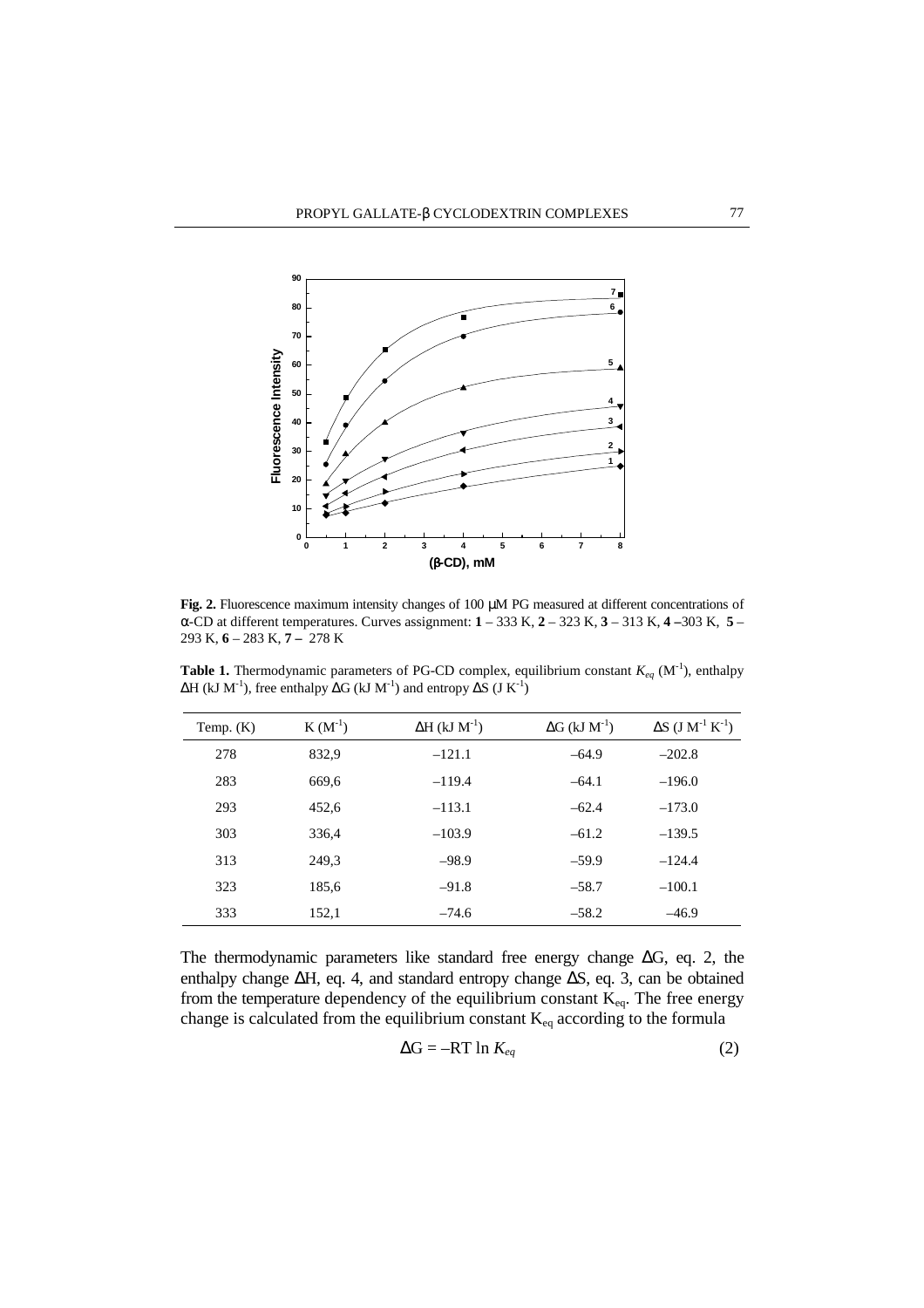The enthalpies were calculated from the plot of  $\ln K_{eq}$  versus inverse temperature where the slope provides the enthalpy data. The entropy of complexation can be calculated from the equation

$$
\Delta G = \Delta H - T\Delta S \tag{3}
$$

Figure 3 presents the plot of ln  $K_{eq}$  versus inverse of absolute temperature that gives a straight line with the slope given by the formula (4)

$$
-\Delta H / RT \tag{4}
$$

which allows the calculation of the enthalpy change ∆H. The calculated thermodynamic parameters are collected in Table 1. All calculated thermodynamic parameters exhibit negative values. Usually, complex formation is associated with large negative values of thermodynamic parameters. Hydrophobic interactions are usually associated with small positive ∆H and large ∆S because those are entropy- driven interactions. The data given in Table 1 suggest that the complex formation between PG and CD is an enthalpy driven process. However, the observed fluorescence enhancement indicates that the fitted PG molecule interacts with the hydrophobic interior of cyclodextrin cavity. To explain this phenomenon, which has also been observed in other cyclodextrin-ligand systems, it is considered that during complex formation water bound inside the cavity releases enthalpy, which lowers the energy of the system when the guest molecule replaces the water molecule [1].



**Fig. 3.** Plot of  $\ln K_{eq}$  versus inverse of absolute temperature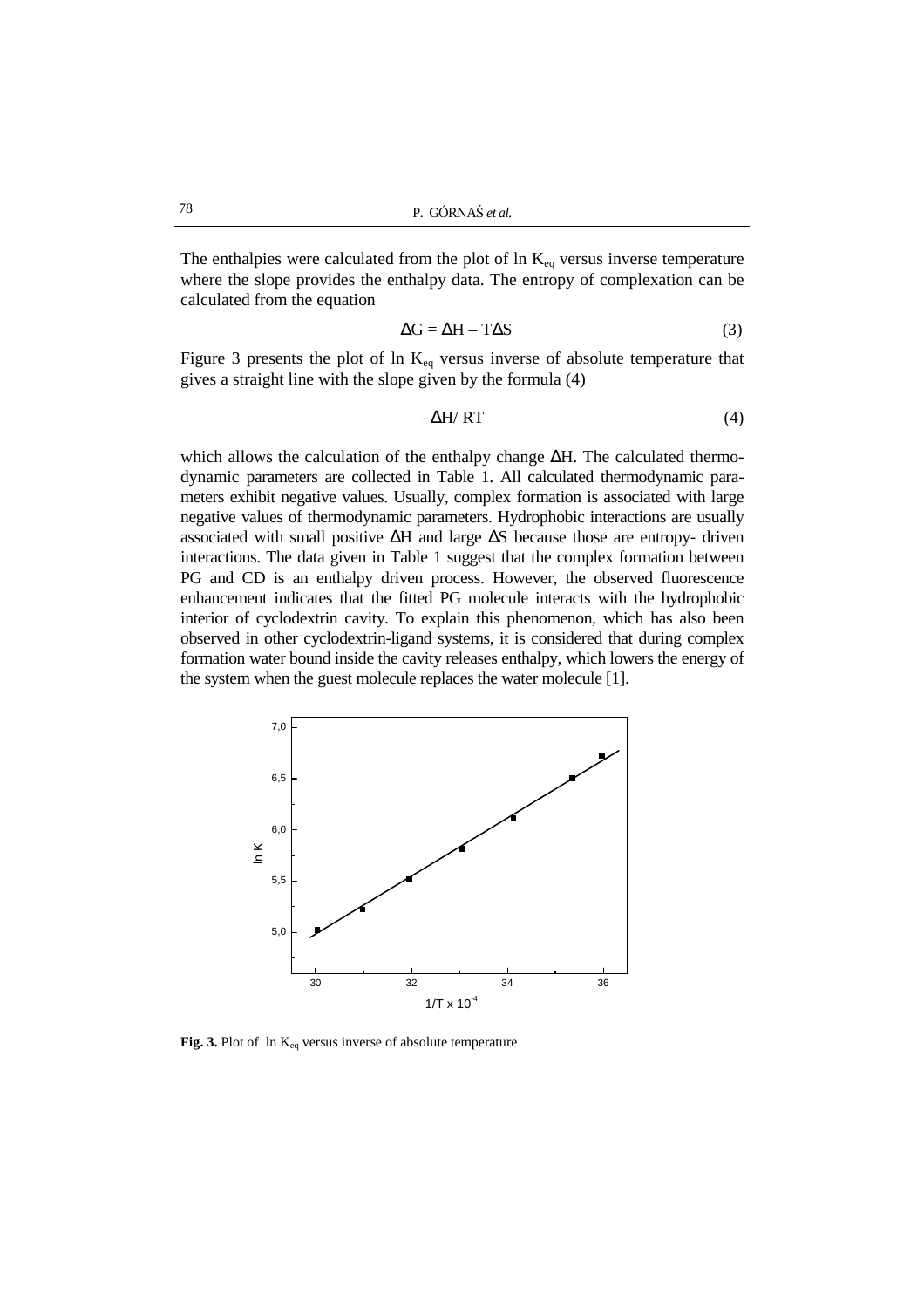Calculated enthalpy  $\Delta H$  values – Table 1 – are similar to those reported for the other inclusion complexes with CD. This indicates the compensation process where the guest molecule that may form electrostatic or hydrogen bonding interactions with atoms inside the cavity replaces the water molecules from the cavity. The negative entropy increase obtained during the complex formation indicates that this process significantly reduces the configurational freedom of the PG. This suggests that the PG molecule is anchored in the CD cavity by its nonpolar propyl chain. From our unpublished semiempirical quantum mechanical calculations it is known that transitions responsible for the fluorescence are located on the aromatic part of the PG molecule. The fluorescence maximum of PG in the complex is only a few nm shifted compared to the maximum observed in water. It indicates that the aromatic part still remains in the aqueous phase while the propyl chain is included into the CD cavity. Such a picture is also supported by an additional experiment where increasing temperature increased the fluorescence intensity of PG in glycerin, data not shown, which reflects the change in viscosity of the environment. The increased viscosity decreases the rotational motion of the propyl chain, which significantly increases fluorescence. However, taking into account the dimensional relations between the diameter of the cavity and the size of the aromatic part of the PG molecule and the observed a few nm shift of emission maximum of the complex, we cannot exclude that the trihydroxy benzoic part of the PG molecules may enter the CD cavity.

## **CONCLUSION**

In aqueous solutions, in the presence of CD, the PG molecule forms a complex with a stoichiometry of 1:1. This inclusion produces modifications in the absorption and fluorescence spectra of the PG that were used to evaluate the equilibrium constant of the formed PG-CD complex. The obtained thermodynamic parameters were used to calculate the equilibrium constant  $K_{eq}$  and also showed that temperature is an important factor that determines the stability of complex formation.

#### **REFERENCES**

- 1. **Bergeron B.J.:** Cyclo-amylose-substrate binding. Inclusion Compounds. Academic Press. London, 1984.
- 2. **Dwiecki K., Górna**ś **P., Nogala-Kałucka M., Polewski, K.:** Spectral properties of propyl gallate in organic solvents and in heterogeneous environment. Acta Agrophysica, 7(1), 39-48, 2006.
- 3. **Fujishima N., Kusaka K., Umino T., Urushinata T., Terumi, K.:** Flour based foods containing highly branched cyclodextrins. Japanese Patent, 2001.
- 4. **Hedges R.A.**: Industrial applications of cyclodextrins. Chem. Rev., 98, 2035-44, 1998.